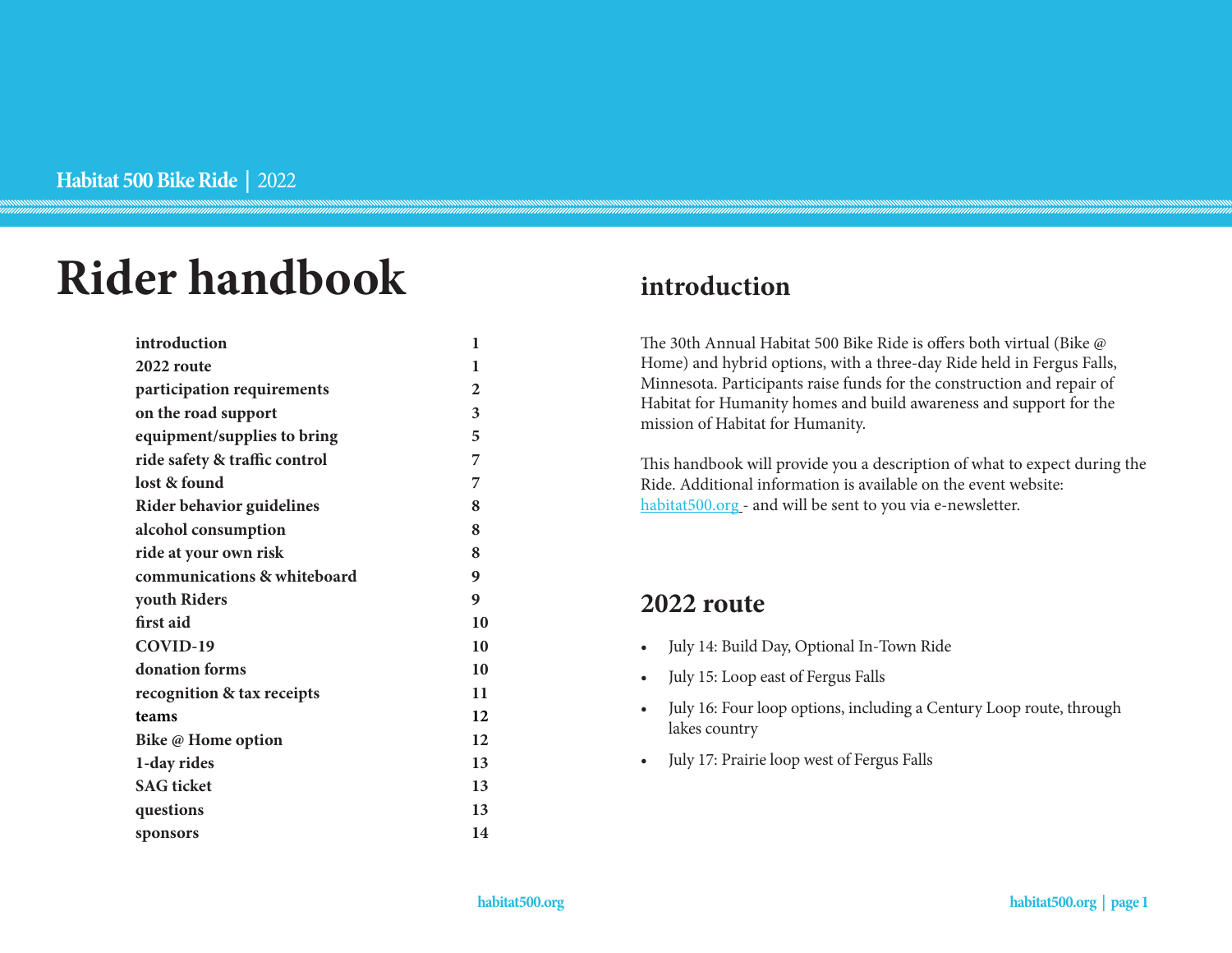### **participation requirements**

#### **fundraising**:

**Each three-day hybrid cyclist must raise a minimum of \$500**. No one will be permitted to participate in the Habitat 500 without raising the required amount.

• Virtual riders are encouraged to raise at least \$500 and one-day riders at least \$100.

Offline (check) donations, along with the Offline Donations Paid sheet, should be sent to Habitat Minnesota as you collect them. The required funds are due by July 15, 2022. A personal check for any shortage can be turned in at registration check in.

#### **safety rules:**

Riders must agree to observe Habitat 500 safety rules and regulations included in this handbook. All cyclists are **required to wear a Consumer Product Safety Commission "CPSC"-approved bicycle helmet at all times** while they are riding. **Headphones may not be worn by Riders at any time** while riding on Ride.

Riders are required to read through the safety protocols prior to beginning their Ride. The information can be found on the Habitat 500 website and will also be included in email communications.

**NEW:** Riders are required to have a red safety light on the back of their bicycles. They are strongly encouraged to have a light on the front as well.

#### **registration**:

Riders must register online through OneCause to participate in the Habitat 500. If you need to change any responses to your registration questions, please notify Habitat 500 staff no later than June 1, 2022.

### **on the road support**

#### **gear**

Government-issued ID cards and health insurance cards are to be kept in the Rider's possession at all times, not stored in the luggage or left at the overnight location. Daily route maps and "trip tics" for the following day will be available from First Contact or near the whiteboard when you check in each afternoon. These maps describe the route, distances, rest stop locations and points of interest.

#### **rest stops**

We locate rest stops at intervals of about every 15-20 miles during the day. There are usually three rest stops each day. The rest stops are designed to provide you a sheltered spot to rest and "refuel." The rest stops are also designed to provide us with a way to safely track each Rider. In this regard, **every Rider must check in at Rest Stop #2 every day.** We strive to provide snacks in these three important food groups: salt, sugar, and fruit. Each rest stop has hours of operation that will be shown on the daily route map/ trip tics. If you arrive at a rest stop outside of its hours of operation you are likely to find limited or no services.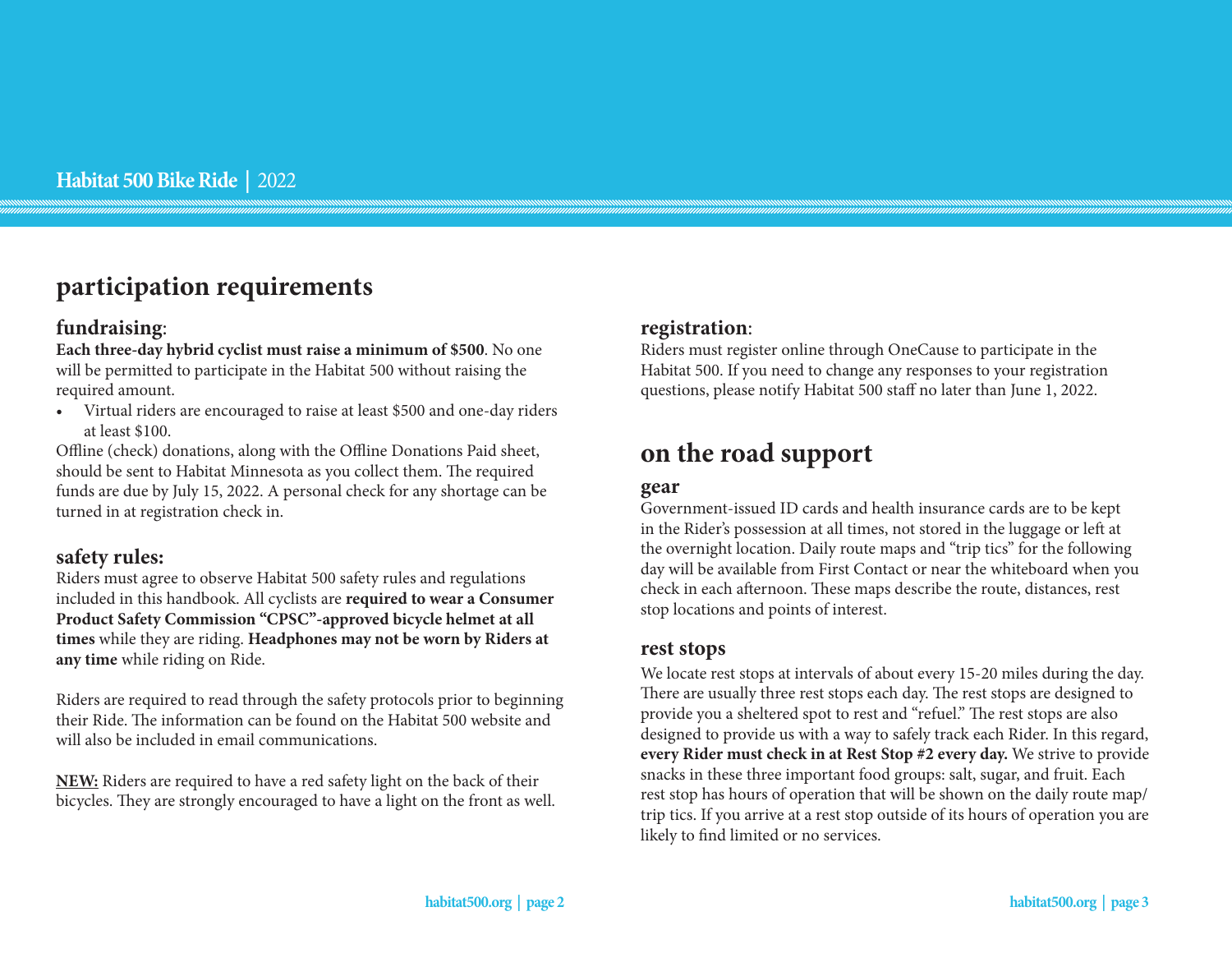#### **end of the day check-in & community information**

Riders are expected to have completed their daily ride by 6:00 p.m. As **cyclists finish riding each day, they must check in with First Contact.**  A map of the community in which we are staying will also be posted for Riders. This map will locate key services such as a drug store, post office, laundromat, restaurants, etc.

#### **overnight accommodations**

A local high school provides our overnight camping location in 2022. Both indoor and outdoor camping space will be available. Shower and restroom facilities are provided at every location. Sleeping areas and camping sites must be quiet after 9:30 p.m.

#### **telephones**

**Bring your cell phone if you have one.** We should have coverage along most of the route, and your phone will come in handy if you need to call for mechanical, medical, or other support.

#### **mechanical service**

A mechanic will be available on the route to assist with mechanical needs including a well-stocked store of bicycle products available for purchase.

### **Safety Team service (fka SAG)**

Safety Team vehicles drive the route from 7 a.m. to 6 p.m. to watch for and pick up Riders who need mechanical, medical, or other support. They are a supportive service. To obtain assistance, Riders call the Habitat 500 Emergency Hot Line. This phone number will be on the daily maps/trip tics as well as shown on the Rider Number attached to each Rider's bicycle. The Rider Number must be displayed on each Rider's bike so it is clearly readable to Safety vehicles passing to the left side of the Rider. Safety Team support off-route will only be provided for the safety of the Rider.

#### **meals**

Riders will be provided with breakfast and dinner each day. Breakfast will be served from 6-7 a.m. Dinner will be served from 6:30-7:30 p.m., and we want all cyclists and volunteers to be ready to sit down to eat together. This is the only time in each day we will be gathered as a group, and it is an important time for sharing, visiting, making announcements, and staying focused on our purpose. Volunteers from local Habitat affiliates will join us during some evening meals.

Note: Lunches are the responsibility of each Rider so be sure to bring cash with you each day if you want to stop along the route. However, our rest stops provide a wide variety of food.

### **equipment/supplies to bring**

#### **your bicycle and helmet**

If you don't do your own maintenance, take your bike in for a "tune up." A professional mechanic can make sure your bike is ready for the Ride. Remember that approved helmets are **always** required during the Ride. Remember your **required red safety light** for the back of your bicycle.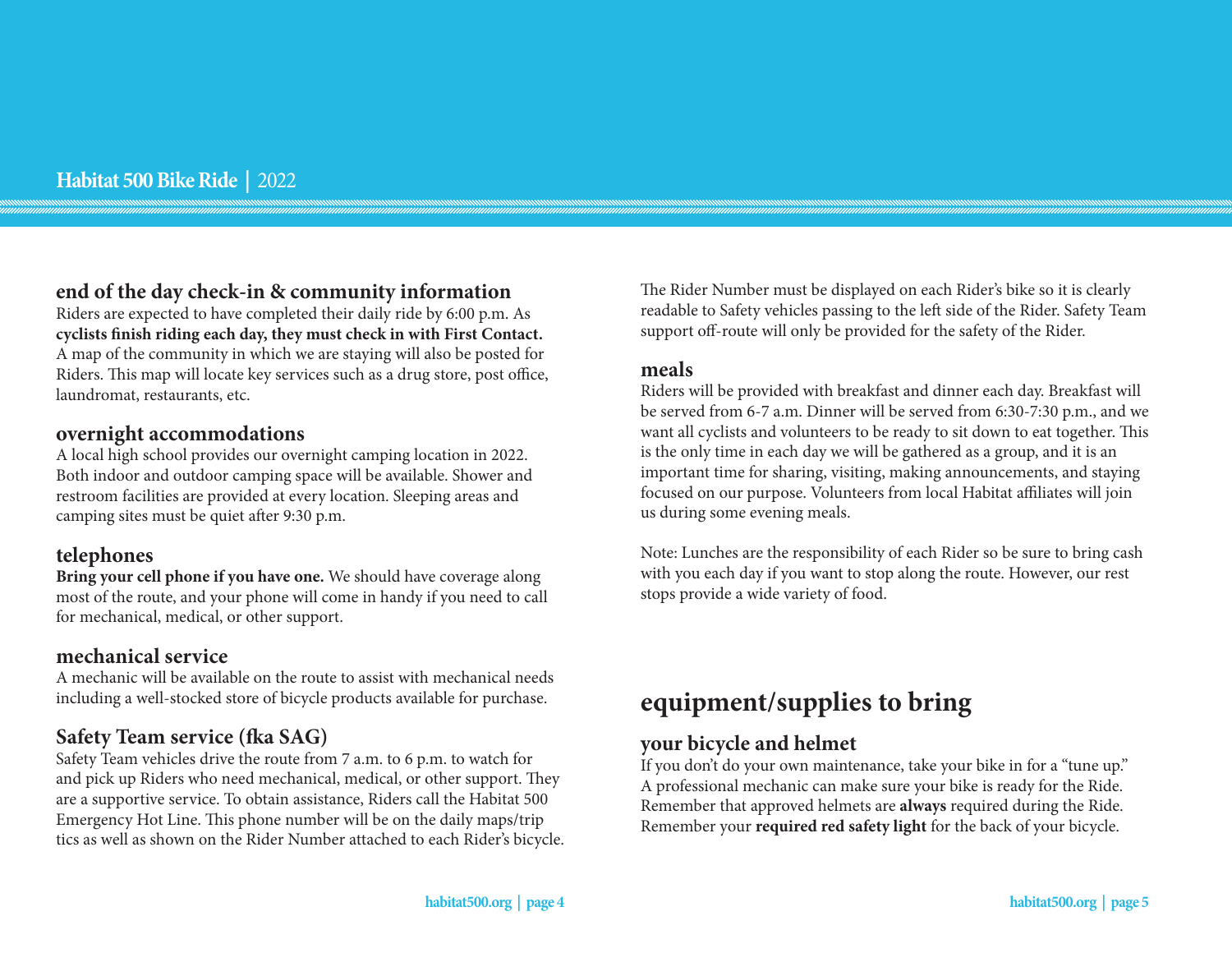#### **clothing**

As all experienced cyclists know, comfortable clothing is important for a good ride. Be sure to bring all types of clothes for the week (rain gear, hat, warm clothes, etc.). We ride regardless of the weather and so it is critical that Riders have good quality rain and cold weather gear.

### **bedding / camping equipment**

- tent, stakes, rope, poles as required
- ground cloth and pad
- sleeping bag, air mattress, blankets, pillow
- flashlight
- towel and washcloth
- personal toiletries such as soap, toothbrush, toothpaste, razor, shampoo, toilet paper, etc.
- sunscreen lotion, lip balm, insect repellent, first aid cream and bandaids
- aspirin and/or needed medications

#### **miscellaneous**

Cell phone, camera, wallet, ID, cash, checkbook\*, credit cards, water bottle, ear plugs, eye mask, prescription glasses, sunglasses, watch, alarm clock, addresses for family and friends, medical insurance cards

\*Habitat 500 merchandise will be available for purchase by cash or check only.\*

# **ride safety & traffic control**

Most of the Habitat 500 route will be shared with motor vehicles. Roads with shoulders and low traffic volume have been selected for route safety, but in some cases conditions are not ideal. Ride with care, obey all traffic laws, and be courteous to cyclists and motorists.

- Always stop completely at stop signs and traffic signals
- Always ride in the same direction as the flow of traffic
- Obey yield signs
- Signal all turns and stops
- Look behind you before making a sudden stop
- When making a stop, be sure you are off the road surface
- In high traffic areas and on narrow roads, ride single file
- When safe, Riders may ride not more than two abreast (even when passing) and must stay in the appropriate lane.
- When passing other cyclist, call "On your left" and pass when safe.

### **lost & found**

Found items should be turned in to ride officials. Cyclists who have lost items should check with ride leadership as well as the lost and found bin near the whiteboard to see if it has been turned in.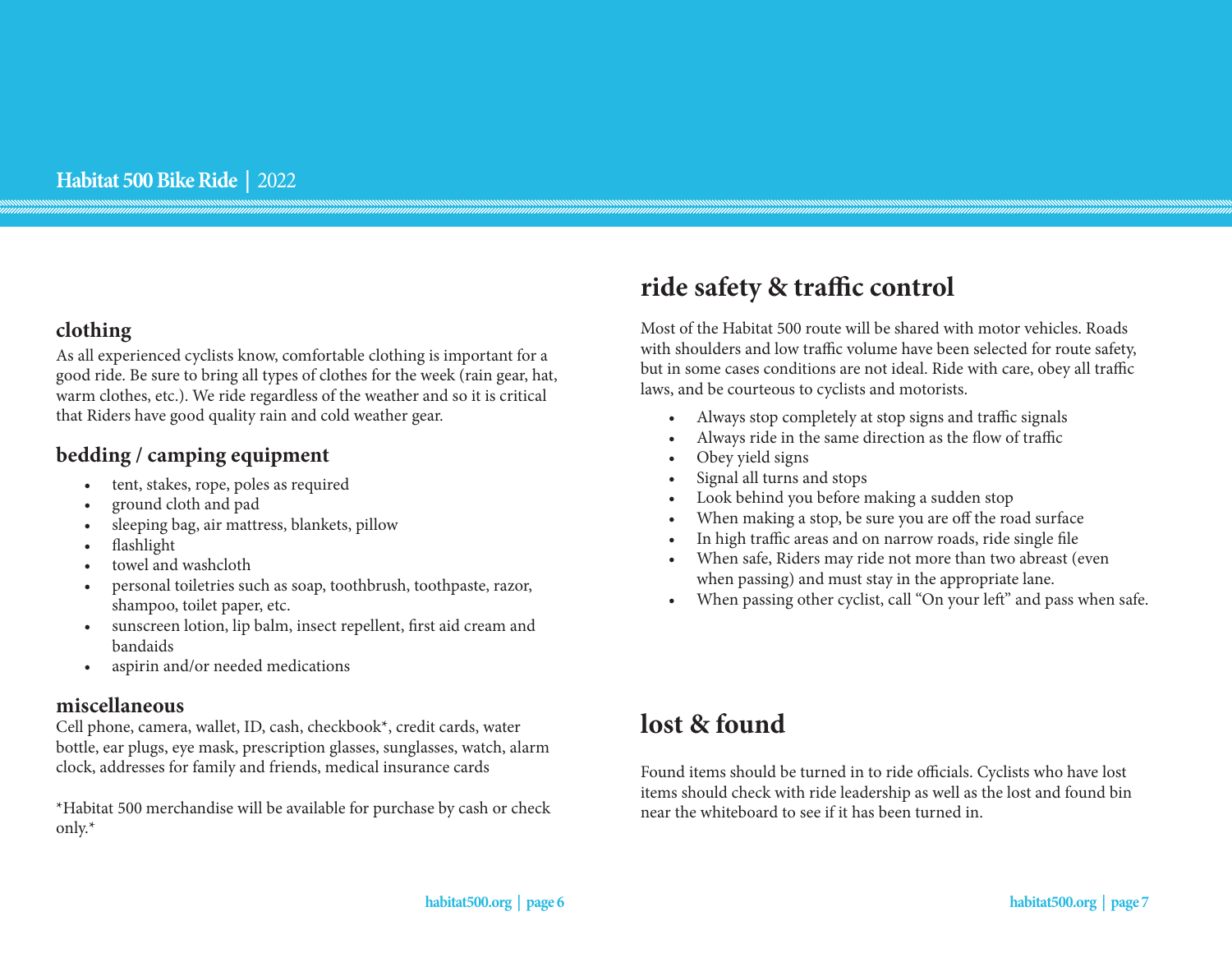### **Rider behavior guidelines**

The Habitat 500 brings together a large community of people who will move from town to town as the Ride progresses. We want the people with whom we visit along the way to be impressed with the quality of Ride participants' behavior. Poor behavior reflects upon Habitat for Humanity and the Habitat 500, as well as on the individual.

Many towns along the route, our overnight host location, and the local Habitat affiliate have invested time and energy into preparing for our stay. Please express your appreciation to them for their efforts. Bring any criticism you may have to Habitat 500 ride leadership, not to townspeople or volunteers.

Quiet time is from 9:30 p.m.-5:30 a.m. Riders need a peaceful night's sleep. Respect them. Be aware some cyclists will turn in earlier than 9:30 p.m.

## **alcohol consumption**

Consumption of alcoholic beverages while you are on route is not permitted. Overnight lodging is typically at local schools. Minnesota state law prohibits alcohol and tobacco products on school property. This year's overnight location is allowing us to stay at their facilities at very low cost - saving us thousands of dollars. Please be respectful of the law and school rules and do not bring any alcohol or tobacco products on school grounds.

## **ride at your own risk**

Each cyclist rides in the Habitat 500 at his or her own risk. Habitat for Humanity, our volunteers, and the many supporters and sponsors do not assume any responsibility for the cyclist's welfare, safety, bicycle, or gear.

### **communications & whiteboard**

**Pre-Ride:** Nearly all important Habitat 500 communications will be sent out via email, from habitat500@hfhmn.org or kaitlyn@hfhmn.org, or via MailChimp. Please add these to your safe senders list.

**In-Person Event:** Information pertaining to the Ride will be posted on a whiteboard near the entrance to the school. Also near the whiteboard will be community information, a first aid kit, the lost and found, and phone charging station.

The Ride has the Habitat 500 Emergency Hot Line, a phone number that can be used for messages in any emergency or urgent matter. The Hot Line is answered by support staff between 7 a.m. and 6 p.m.

## **youth Riders**

An adult must accompany cyclists ages 13-17. For youth groups participating and riding together, one adult must ride with each group of five youth cyclists. Cyclists ages 13-15 may not participate in the Ride unless they are accompanied by a parent or adult guardian at all times and only if they are judged to have a proven record of long distance biking experience.

Each youth cyclist must carry with them at all times a signed medical release form that gives the accompanying adult permission to authorize medical treatment. Emergency medical treatment for an injured youth cyclist may be delayed if the medical release form is not available.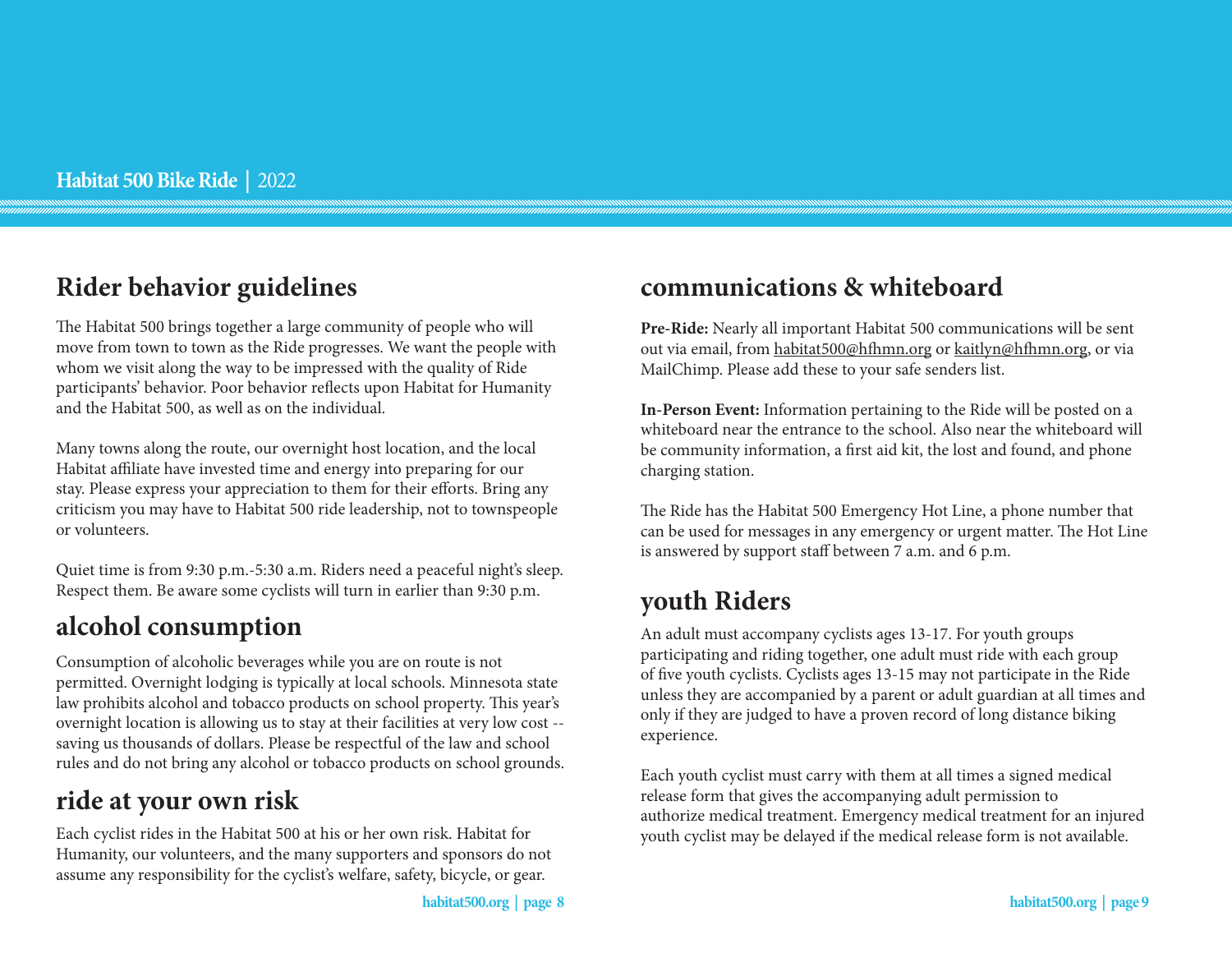# **first aid**

First aid supplies for minor problems will be available during the week. Cyclists requiring doctor, hospital, ambulance transport, and/or private medical services will be responsible for the cost of the services.

If there is an incident and a Rider's helmet is broken, the Rider will be taken to the ER for evaluation. **After any ER visit by a Rider, the Rider will not be allowed to ride the following day.** If a Rider is transported as a result of a "911" call, any cost will be paid by the Rider. An incident involving a cracked helmet for any reason will result in removal from the Ride for a day for the participant's safety.

Bring your medical insurance card and carry it with you during the Ride. Please thoroughly complete all medical information on RaceSafe. If you need medical attention, we provide this information to medical specialists.

### **COVID-19 Requirements**

Our Ride will comply with all local and CDC guidelines. Our COVID plans require **vaccination requirements for all participants staying overnight on site** (indoors or outdoors) (unless medically or religiously exempt) and may include masking indoors, extra hand sanitizing, testing, and social distancing. We plan to gather in person in July, but it is possible that the in-person event will have to be altered or canceled. Because of the changing nature of the pandemic, our Safety Team and leadership will continue to reevaluate our requirements leading up to July and keep participants informed.

The Habitat 500 has always highly valued and prioritized safety. Please know that we will do our best to keep that high standard in 2022.

# **donation forms**

We suggest you send in funds regularly between now and the Ride, if you are fundraising offline. It is important to keep an accurate record of gifts and donations you turn in.

Your Rider packet includes forms for recording donations supporting your ride. Please use the forms per these instructions:

1. Offline Donation Instructions: Please enter your check/cash donations as offline donations in OneCause before mailing in your check/cash donations along with the Offline Donations Paid form.

\*Do not send in cash. Rather, follow OneCause instructions.

2. Use the sheet titled Offline Donations Paid **to record funds you are sending to Habitat Minnesota**. There is a place for you to total the amount of funds being sent with the sheet. Use a new sheet every time you send in funds.

### **recognition & tax receipts**

The donors who give to the Habitat 500 deserve recognition. Please thank all of your donors.

All donations are tax deductible; the receipt form (found on our website: https://habitat500.org/wp-content/uploads/2018/12/2018GiftReceipt.pdf) serves as a receipt for amounts up to \$99. Habitat Minnesota will provide a receipt for anything over \$99. If you collect cash and write your own check to cover it, **please tell us how much cash is from each donor.**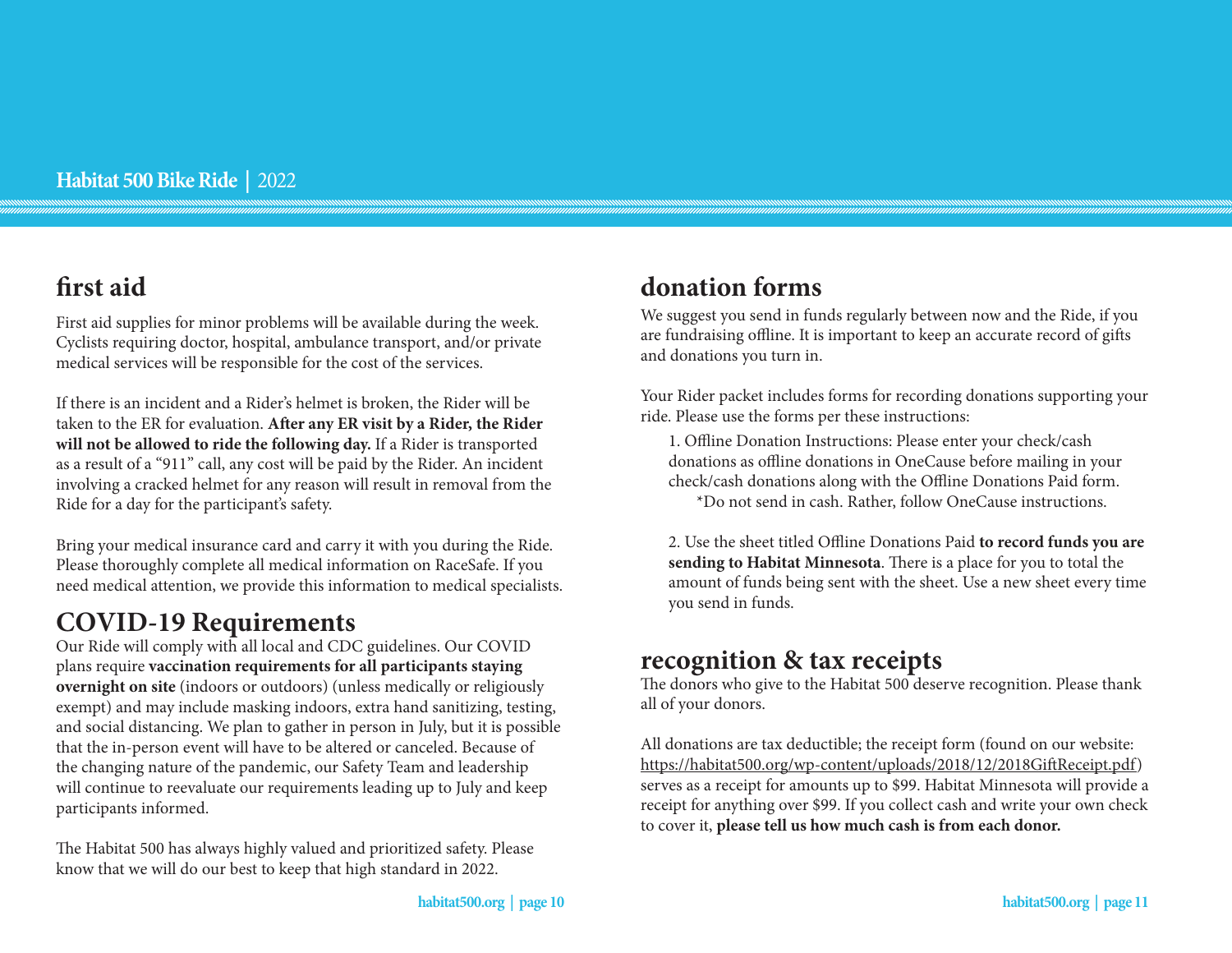### **team rides**

**Only the Minnesota Housing Team will ride in the relay-team fashion.** Other riders are invited to form "teams" to fundraise together, especially for the same Habitat office.

### **Bike @ Home option**

The Habitat 500: Bike @ Home celebrates the 30-year history of the Habitat 500 while participants bike in their own communities. Riders cycle any time between registering and September, for as many miles as they wish. Each rider pays a registration fee and also raises funds from family, friends, businesses, and faith groups and designates the Habitat for Humanity affiliate(s) they wish to support (both locally and nationally).

Online events will begin in the spring and coincide with evening programs July 14 - 17, 2022.

# **1-day rides**

A one-day ride is the perfect option for riders ready to take on the challenge of a long bicycle ride or support Habitat for Humanity. The Ride offers a 1-day bike ride option on Saturday, July 16, with four different route lengths to choose from. The suggested fundraising minimum for 1-day Riders is \$100.

# **SAG ticket**

Next to the whiteboard, you will find the pink "SAG ticket" sheet. The purpose of this sheet is to request a SAG ride for the following day. It could also be used to note any unique situations for the following day. Examples of notes/requests may include: "Going to be off route for lunch with grandma." or "Left knee is cranky so want to be sagged from start to RS 2." All SAG requests should be submitted by breakfast time. Your request will be noted by the Safety Team, and a ride will be provided from your requested starting location to your requested destination.

### **questions?**

Contact Kaitlyn Meyers at 612-331-4439, ext. 7 or kaitlyn@hfhmn.org. During the in-person Ride, Kaitlyn can be reached at 612-500-4341.